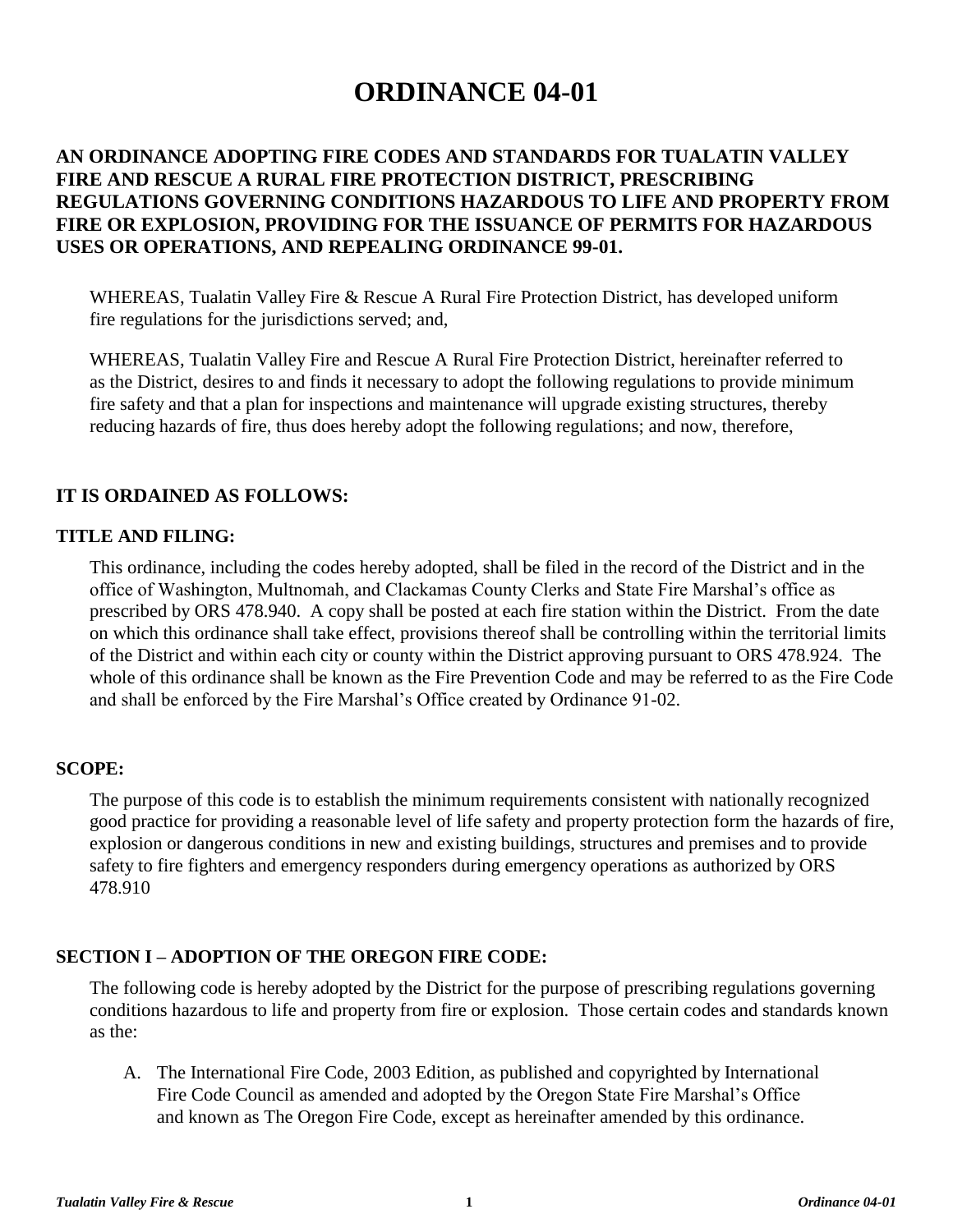## **SECTION II – ENFORCEMENT OF CODE**

Notwithstanding provisions in the Oregon Fire Code authorizing or requiring inspections of buildings and premises or testing of fire protection systems and equipment, e.g. Sections 106.2, 901.6 and 907.20.2 or provisions providing for enforcement of the Code, such inspections, testing and enforcement of the Code shall be discretionary by the Chief and other individuals charged by the Chief with such activities. The District recognizes that it has limited financial resources with which to provide fire, rescue and other services and functions and is forced to make public policy decisions as to allocation of District resources. Although the District places a high priority on prevention, inspection and maintenance of fire systems, due to financial limitations, it is the Board's policy to require inspections only so often as necessary to provide a reasonable level of fire and life safety. Accordingly, although the Fire Chief and other individuals charged by the Chief with these activities are encouraged to pursue them, performing such activities, as well as the scope and frequency of such activities, shall be within the discretion of the Fire Chief. It is the intention of the District to make clear that the District's duty to perform the inspections and testing, or to take enforcement actions, as set forth in the Code is limited to providing a reasonable level of fire and life safety. Such actions are discretionary.

# **SECTION III – AMENDMENTS MADE IN THE OREGON FIRE CODE:**

The Oregon Fire Code, based on the 2003 Edition of the International Fire Code, is amended and changed in the following respects:

**1. Section 101.3** is amended as follows:

**101.3 Intent.** The purpose of this code is to establish the minimum requirements consistent with nationally recognized good practice for providing a reasonable level of life safety and property protection form the hazards of fire, explosion or dangerous conditions in new and existing buildings, structures and premises and to provide safety to fire fighters and emergency responders during emergency operations as authorized by ORS 476.030 and 478.910.

**2. Section 104.1** is amended as follows:

**104.1 General**. The fire code official is hereby authorized to enforce the provisions of this code as directed in ORS 476.060, 478.910 and OAR Chapter 837, Division 39 and shall have the authority to adopt policies, procedures, rules and regulations in order to clarify the application of its provisions. Modifications to this code shall not be less stringent than the minimum fire code adopted by the State Fire Marshal. Such policies, procedures, rules and regulations shall be in compliance with the intent and purpose of this code and shall not have the effect of waiving requirements specifically provided for in this code.

ORS 476.060, 478.910 and OAR Chapter 837, Division 39 are not a part of this code but are reproduced or paraphrased here for the reader's convenience.

ORS 476.060 designates local fire marshals. Local fire chiefs and chief of police as assistants to the State Fire Marshal by virtue of office held.

ORS 478.910 grants the authority to a district board to adopt a fire prevention code.

OAR Chapter 837, Division 39 regulates the administration of fire prevention programs.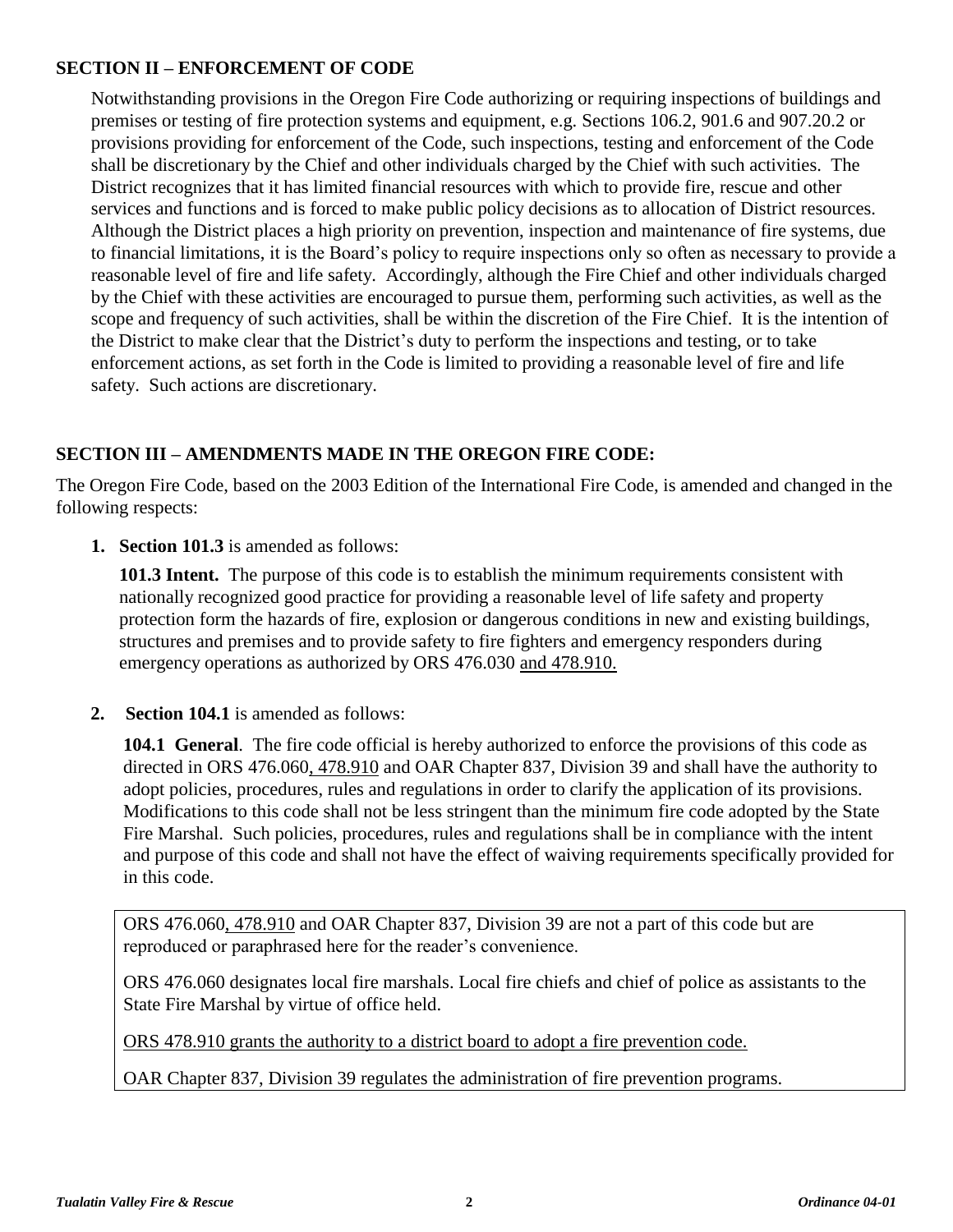## **3. Appendix B, Section B105** is amended as follows:

**B105.1 Required Fire Flow:** No building shall be constructed, altered, enlarged, moved, or repaired in a manner that by reason of size, type of construction, number of stories, occupancy, or any combination thereof creates a need for a fire flow in excess of 3,000 gallons per minute at 20 pounds per square inch residual pressure, or exceeds the available fire flow at the site of the structure. The requirements for determining fire flow for all buildings are as set forth in Oregon Fire Code, Appendix B.

**EXCEPTION:** Fire flow requirements in excess of 3,000 gallons per minute may be allowed if, in the opinion of the chief, all reasonable methods of reducing the fire flow have been included within the development and no unusual hazard to life and property exists.

Existing buildings that require a fire flow in excess of 3,000 gallons per minute are not required to comply with the fire flow requirements of this section. However, changes in occupancies or the character of occupancies, alterations, additions or repairs shall not further increase the required fire flow for buildings.

**B105.1.1 One– and Two–Family Dwellings.** The minimum fire flow requirements for one– and two–family dwellings having a fire flow calculation area which does not exceed 3,600 square feet  $(344.5 \text{ m}^2)$  shall be 1,000 gallons per minute (3785.4 L/min.). Fire flow and flow duration for dwellings having a fire flow calculation area in excess of 3,600 square feet (344.5 m<sup>2</sup>) shall not be less than that specified in Table B105.1.

**EXCEPTION:** 1. A reduction in required fire flow of 50 percent, as approved, is allowed when the building is provided with an approved automatic sprinkler system.

> **2.** When there are not more than one each, Group R, Division 3 and Group U occupancies or agricultural building, as defined by ORS 455.315, on a single parcel of not less than one acre, the requirements of this section may be modified provided, the Group R, Division 3 occupancy does not require a fire flow in excess of 1500 gpm (based on NFPA Standard 1142) and in the opinion of the chief, firefighting or rescue operations would not be impaired.

**B105.2 Buildings other than One– and Two–Family Dwellings.** The minimum fire flow and flow duration shall be determined by the size and construction type of the structure under consideration. for buildings other than one– and two–family dwellings shall be as specified in Table A–III–A–1.

**EXCEPTION:** A reduction in required fire flow of up to 50 percent, as approved, is allowed when the building is provided with an approved automatic sprinkler system installed in accordance with Section 903.3.1.1 or 903.3.1.2 of the *International Fire Code*. Where buildings are also of Type I or II construction and are a lighthazard occupancy as defined by NFPA 13, the reduction may be up to 75 percent. The resulting fire flow shall not be less than 1,500 gallons per minute (5677.5 L/min.) for the prescribed duration as specified in Table B105.1

# **B105.2.1 Occupancy Hazards**

**5.2.1.1 Single Occupancy Hazards.** Where only a single occupancy hazard is housed in a building the minimum required building fire flow shall be multiplied by the hazard factor in Table B105.2 to determine the total required fire flow.

**B105.2.2 Multiple Occupancy Hazards.** Where more than one hazard is housed in a building the minimum required building fire flow shall be proportioned by percentage of the floor area used for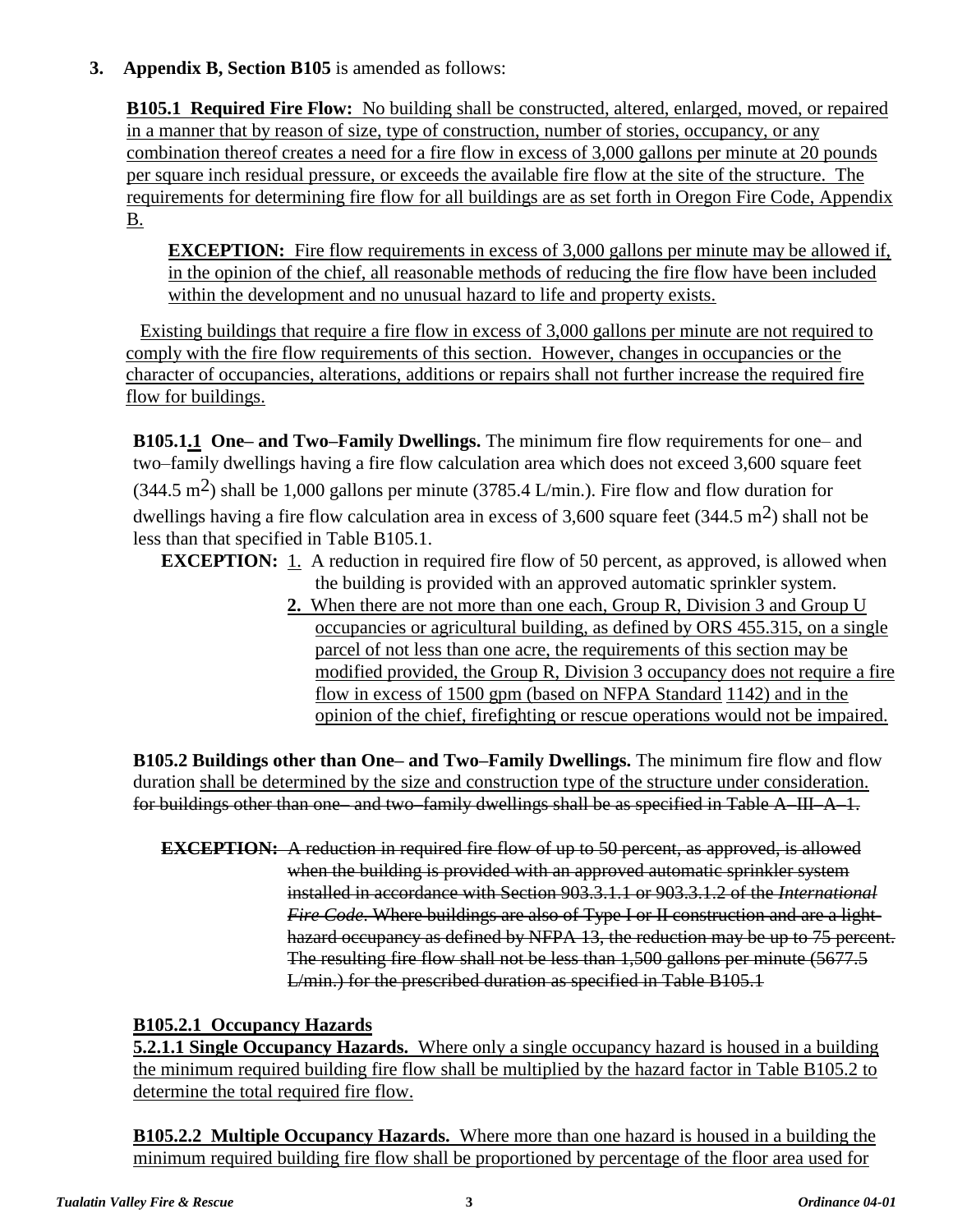each occupancy hazard. The proportioned building fire flow shall be multiplied by the hazard factor, relating to that portion of the building in Table B105.2 and totaled to determine the required fire flow.

> Table B105.2 Light Hazard Occupancies 1.0 Ordinary Hazard (Group 1) 1.2 Ordinary Hazard (Group 2) 1.3 Extra Hazard (Group 1) 1.4 Extra Hazard (Group 2) 1.5

**B105.2.3** The total required fire flow may be reduced by one of the following options, but in no case shall be less than 1500 GPM @ 20 psi residual.

1. Reduced by 75 percent where a complete approved automatic fire extinguishing system meeting the requirements of NFPA 13, is installed throughout the building and the system is electronically supervised and is monitored by an approved central receiving station.

2. Reduced by 25 percent where an approved automatic and manual fire alarm system is installed throughout the building that is monitored by an approved central receiving station. The systems shall meet the requirements of NFPA 72.

## **SECTION IV – PENALTIES**

Any person who violates any of the provisions of these regulations hereby adopted or fails to comply therewith, or violates or fails to comply with any order made thereunder, or who builds in violation of any detailed statements, specification or plans submitted and approved thereunder and from which no appeal has been taken, or shall fail to comply with such an order as affirmed or modified by the Board of Appeals or by a court of competent jurisdiction within the time affixed herein, shall severally, for each and every such violation and non-compliance respectively, be guilty of a violation of the Fire Prevention Code as provided in ORS 478.930, punishable upon conviction as prescribed by ORS 478.990. All fines or punishments authorized upon conviction shall include the costs to the District to remedy the violation including costs of towing, storage or removal of the hazard or obstruction if necessary.

Any person who violates the provisions of ORS 478.960 (Burning of certain materials permitted only with permission of the Chief; Burning Schedule (1) through (8)) shall be guilty of a misdemeanor, shall severally, for each and every violation be punishable upon conviction as prescribed by ORS 478.990 and shall be subject to costs under 478.965.

The Chief or designated representative may bring a complaint in law or in equity to alleviate a violation of this ordinance as well as in addition to the rights to enforce said ordinance under the provisions of ORS 478.930 and ORS 478.990.